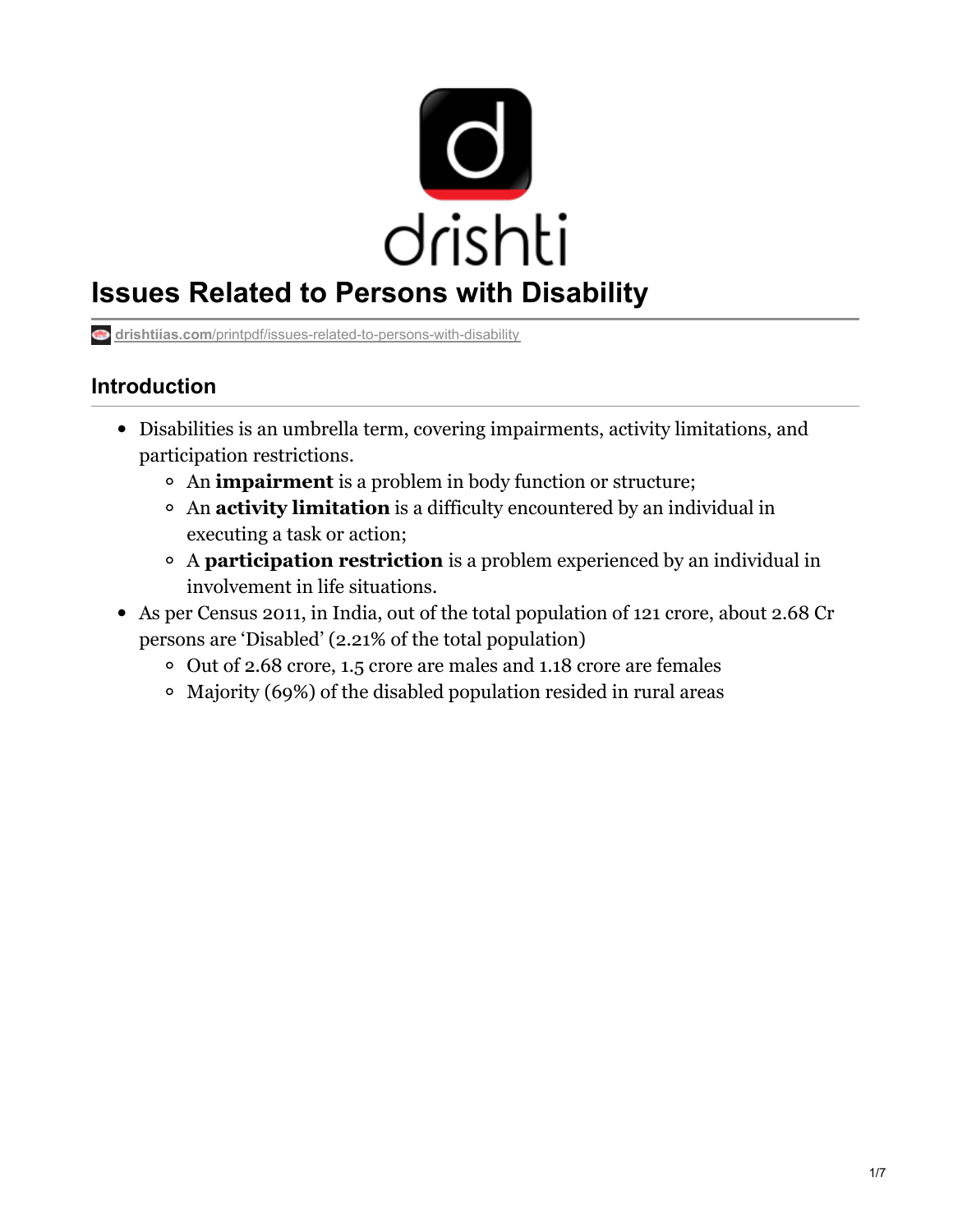# **Disabled Population by Type of Disability (%) India: 2011**

| <b>Proportion of Disabled Population</b><br>by Type of Disability<br>(%)<br><b>India: 2011</b> |         |       |               | Proportion of Disabled Population<br>by Type of Disability<br>India: 2011<br>(Persons) |
|------------------------------------------------------------------------------------------------|---------|-------|---------------|----------------------------------------------------------------------------------------|
| <b>Type of Disability</b>                                                                      | Persons |       | Males Females |                                                                                        |
| <b>Total</b>                                                                                   | 100.0   | 100.0 | 100.0         | Multiple<br>Disability<br>79                                                           |
| In Seeing                                                                                      | 18.8    | 17.6  | 20.2          | in Seeing<br>18.8<br>Any Other<br>18.4                                                 |
| In Hearing                                                                                     | 18.9    | 17.9  | 20.2          |                                                                                        |
| In Speech                                                                                      | 7.5     | 7.5   | 7.4           |                                                                                        |
| In Movement                                                                                    | 20.3    | 22.5  | 17.5          | Mental<br><b>Eness</b>                                                                 |
| <b>Mental Retardation</b>                                                                      | 5.6     | 5.8   | 5.4           | 27<br>In Hearing<br>189<br>Mental                                                      |
| <b>Mental Illness</b>                                                                          | 2.7     | 2.8   | 2.6           | Retardation<br>5.6                                                                     |
| Any Other                                                                                      | 18.4    | 18.2  | 18.6          | In Speech<br>ăп<br>75<br>Movement                                                      |
| <b>Multiple Disability</b>                                                                     | 7.9     | 7.8   | 8.1           | 20.3                                                                                   |

# **Constitutional Frameworks for Disabled in India**

- **Article 41** of the Directive Principles of State Policy (DPSP) states that State shall make effective provision for securing right to work, to education and to public assistance in cases of unemployment, old age, sickness and disablement, within the limits of its economic capacity and development.
- The subject of **'relief of the disabled and unemployable'** is specified in **state list of the Seventh Schedule of the constitution.**

#### **Legislations for Disabled**

#### **Right of Persons with Disabilities Act 2016**

- The Act replaces the Persons with Disabilities (Equal Opportunities, Protection of Rights and Full Participation) Act, 1995.
- **"Person with disability"** means a person with long term physical, mental, intellectual or sensory impairments which, in interaction with barriers, hinders his full and effective participation in society equally with others.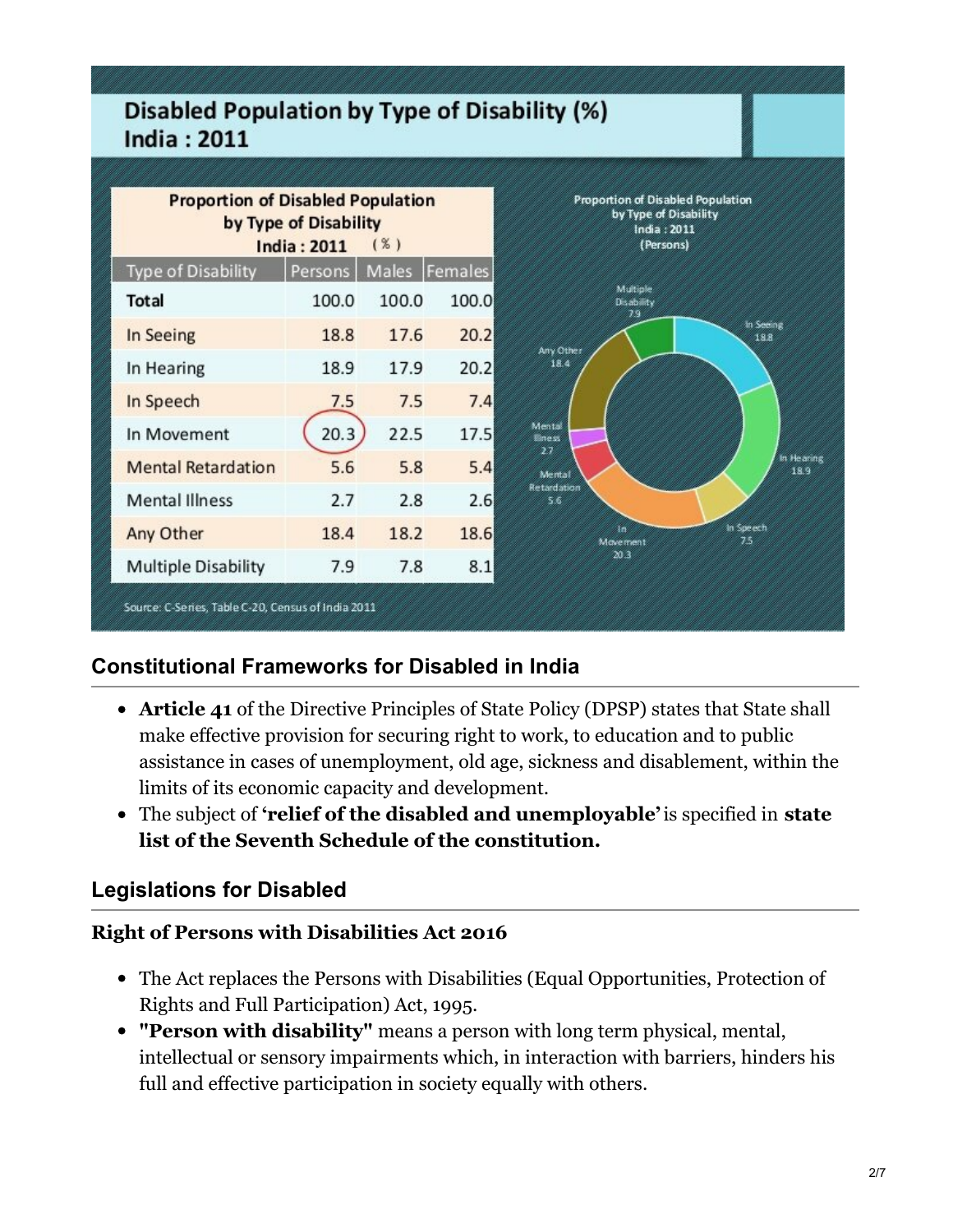- **"Person with benchmark disability"** means a person with not less than 40% of a  $\bullet$ specified disability where specified disability has not been defined in measurable terms and includes a person with a disability where specified disability has been defined in measurable terms, as certified by the certifying authority.
- Disability has been defined based on an evolving and dynamic concept.
- Principles stated to be implemented for empowerment of persons with disabilities (PWD) are respect for the inherent dignity, individual autonomy including the freedom to make one's own choices, and independence of persons.The principle reflects a paradigm shift in thinking about disability from a social welfare concern to a human rights issue.
- The types of disabilities have been increased from 7 to 21. The act added mental illness, autism, spectrum disorder, cerebral palsy, muscular dystrophy, chronic neurological conditions, speech and language disability, thalassemia, hemophilia, sickle cell disease, multiple disabilities including deaf blindness, acid attack victims and Parkinson's disease which were largely ignored in earlier act. In addition, the Government has been authorized to notify any other category of specified disability.

# **Salient Features The Rights of Persons with Disabilities Bill 2016**

## Types of Disabilities have been increased from existing 7 to 21

- **O** Blindness
- **Q** Low-vision
- O Leprosy Cured persons O Parkinson's disease
- **O** Locomotor Disability
- **O** Dwarfism
- **O** Intellectual Disability
- **O** Mental Illness
- Cerebral Palsy
- **O** Specific Learning **Disabilities**
- **O** Speech and Language disability
- **O** Hearing Impairment (deaf and hard of hearing)
- **O** Muscular Dystrophy
- Acid Attack victim
- 
- **O** Multiple Sclerosis
- **O** Thalassemia
- **O** Hemophilia
- **O** Sickle Cell disease
- **O** Autism Spectrum **Disorder**
- **O** Chronic Neurological conditions
- **O** Multiple Disabilities including deaf blindness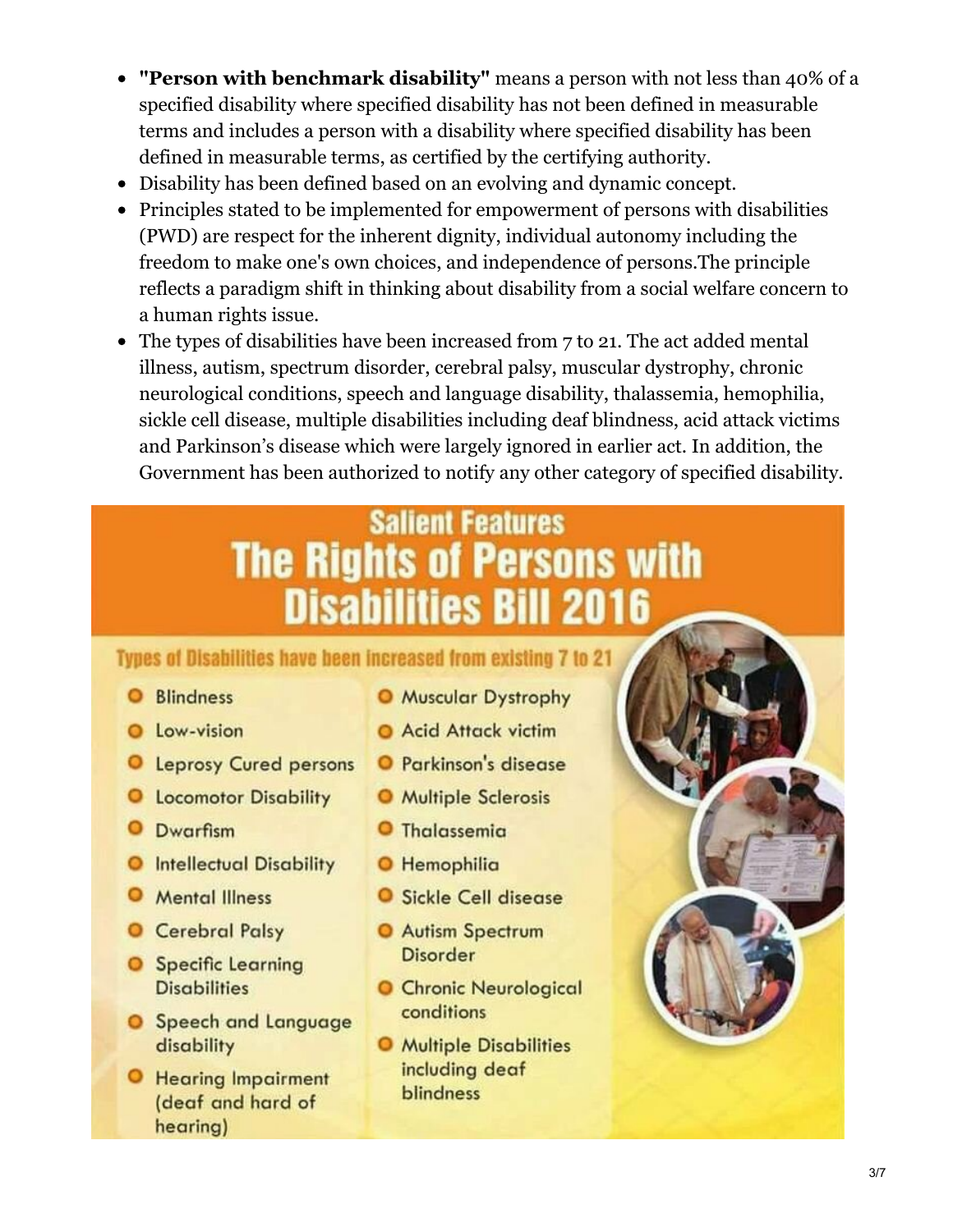- It increases the quantum of reservation for people suffering from disabilities from 3% to 4% in government jobs and from 3% to 5% in higher education institutes.
- Every child with benchmark disability between the age group of 6 and 18 years shall have the right to free education. Government funded educational institutions as well as the government recognized institutions will have to provide inclusive education.
- Stress has been given to ensure accessibility in public buildings in a prescribed time frame along with Accessible India Campaign.
- The Chief Commissioner for Persons with Disabilities and the State Commissioners will act as regulatory bodies and Grievance Redressal agencies, monitoring implementation of the Act.
- A separate National and State Fund be created to provide financial support to persons with disabilities.
- The Bill provides for grant of guardianship by District Court under which there will be joint decision – making between the guardian and the persons with disabilities.
- The Chief Commissioner for Persons with Disabilities and the State Commissioners will act as regulatory bodies and Grievance Redressal agencies and also monitor implementation of the Act.
- The Bill provides for penalties for offences committed against persons with disabilities and also violation of the provisions of the new law.
- Special Courts will be designated in each district to handle cases concerning violation of rights of PwDs.
- The New Act will bring our law in line with the United National Convention on the Rights of Persons with Disabilities (UNCRPD), to which India is a signatory.

## **Programmes/initiatives for Disabled in India**

- **Accessible India Campaign : Creation of Accessible Environment for PwDs:**
	- A nation-wide flagship campaign for achieving universal accessibility that will enable persons with disabilities to gain access for equal opportunity and live independently and participate fully in all aspects of life in an inclusive society.
	- The campaign targets at enhancing the accessibility of built environment, transport system and Information & communication ecosystem.
- **DeenDayal Disabled Rehabilitation Scheme:** Under the scheme financial assistance is provided to NGOs for providing various services to Persons with Disabilities, like special schools, vocational training centres, community based rehabilitation, pre-school and early intervention etc
- **Assistance to Disabled Persons for Purchase / fitting of Aids and Appliances (ADIP):** The Scheme aims at helping the disabled persons by bringing suitable, durable, scientifically-manufactured, modern, standard aids and appliances within their reach.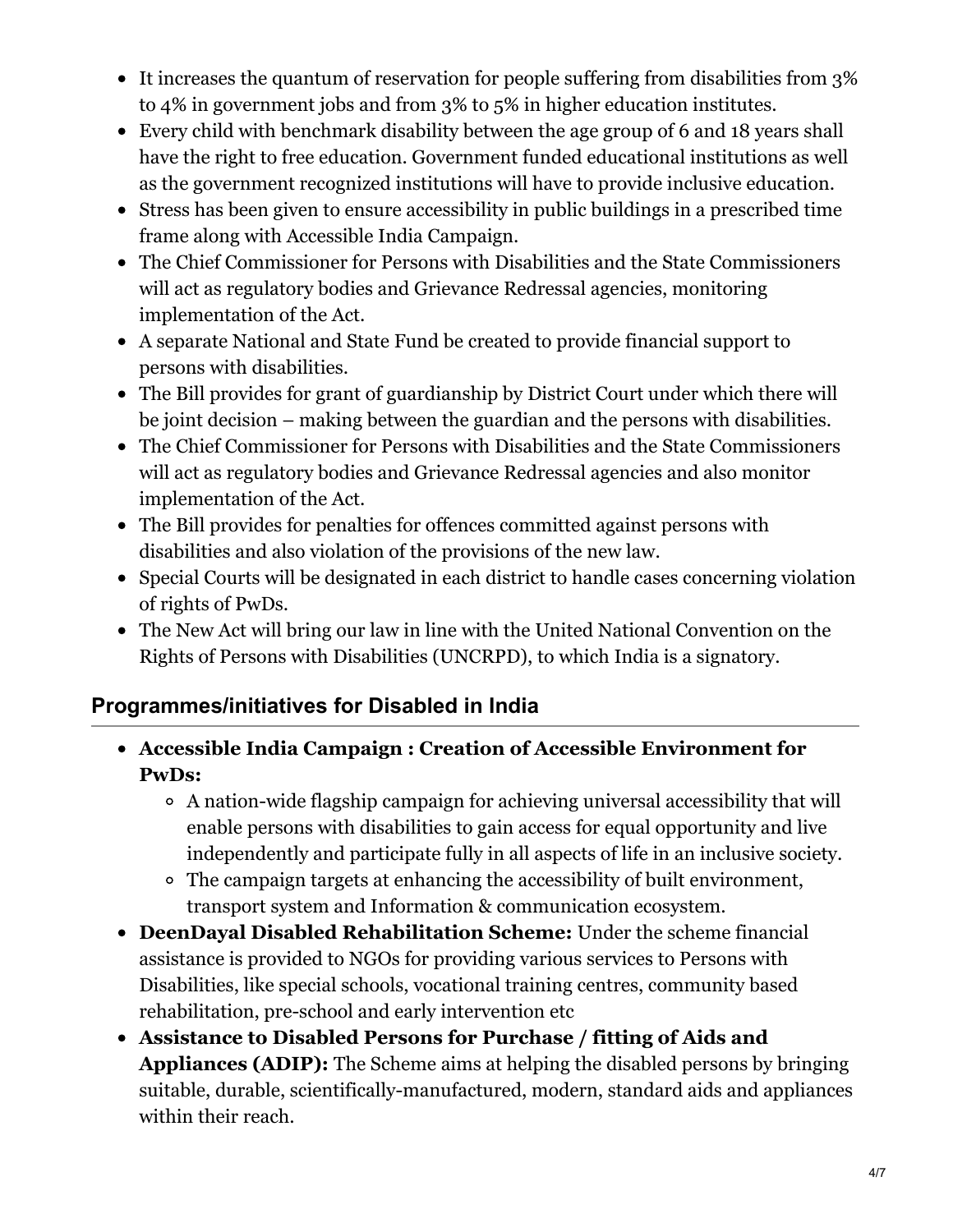#### **National Fellowship for Students with Disabilities (RGMF)**

- The scheme aims to increase opportunities to students with disabilities for pursuing higher education.
- Under the Scheme, 200 Fellowships per year are granted to students with disability.
- Schemes of the National Trust for the Welfare of Persons with Autism, Cerebral Palsy, Mental Retardation and Multiple Disabilities.

#### **Issues and Challenges**

- **Health:**
	- A large number of disabilities are preventable, including those arising from medical issues during birth, maternal conditions, malnutrition, as well as accidents and injuries.
	- However, the health sector especially in rural India has failed to react proactively to disability
	- Further there are lack of affordable access to proper health care, aids and appliances
	- Healthcare facilities and poorly trained health-workers in rehabilitation centres is another concern.

#### **Education:**

- The education system is not inclusive. Inclusion of children with mild to moderate disabilities in regular schools has remained a major challenge.
- There are various issues such as availability special schools, access to schools, trained teachers, and availability of educational materials for the disabled.
- Further, reservations for the disabled in higher educational institutions has not been fulfilled in many instances
- **Employment:**
	- Even though many disabled adults are capable of productive work, disabled adults have far lower employment rates than the general population.
	- The situation is even worse in the private sector, where much less disabled are employed
- **Accessibility:** Physical accessibility in buildings, transportation, access to services etc still remain a major challenge.
- **Discrimination/Social Exclusion:**
	- Negative attitudes held by the families of the disabled, and often the disabled themselves, hinder disabled persons from taking an active part in the family, community or workforce.
	- Differently-abled people face discrimination in everyday life. People suffering from mental illness or mental retardation face the worst stigma and are subject to severe social exclusion.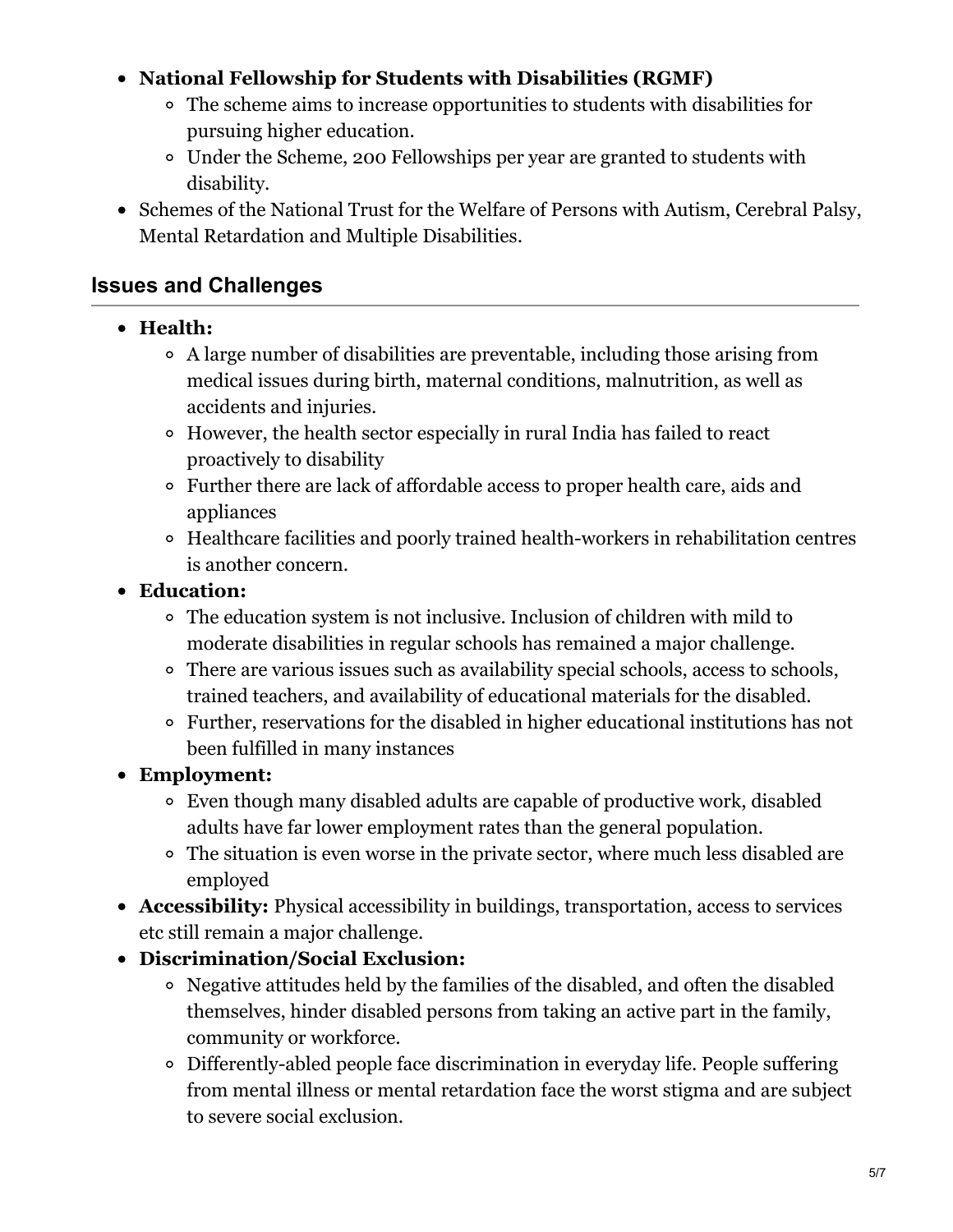- **Inadequate data and statistics:** The lack of rigorous and comparable data and statics further hinders inclusion of persons with disabilities. The major issues with collection of data and measuring disability are:
	- Difficult to define disability
	- Coverage: Different purposes require different disability data
	- Reluctance in reporting disability as disability is considered to be a stigma in many places/societies
- **Poor implementation of policies and schemes** hinders the inclusion of disabled persons. Though various acts and schemes have been laid down with an aim to empower the disabled, their enforcement face many challenges.

# **Way Forward**

- **Prevention:**
	- Preventive health programs need to be strengthened and all children need to be screened at a young age.
	- <sup>o</sup> Kerala has already started an early prevention programme. Comprehensive Newborn Screening (CNS) programme seeks early identification of deficits in infants and reduce the state's burden of disability.
- **Awareness:**
	- People with disabilities need to be better integrated into society by overcoming stigma
	- There should be awareness campaigns to educate and aware people about different kinds of disability
	- Success stories of people with disabilities can be showcased to inculcate positive attitude among people
- **Employment:**
	- Disabled adults need to be empowered with employable skills
	- The private sector needs to be encouraged to employ them.
- **Better measurement:** The scale of disability in India needs to be better understood by improving the measurement of disability.
- **Education:**
	- State-wise strategies on education for children with special needs need to be devised.
	- There should be proper teacher training to address the needs of differentlyabled children and facilitate their inclusion in regular schools
	- Further there should be more special schools and ensure educational material for differently-abled children
- **Access:**
	- Safety measures like road safety, safety in residential areas, public transport system etc, should be taken up
	- Further, it should be made legally binding to make buildings disabled-friendly